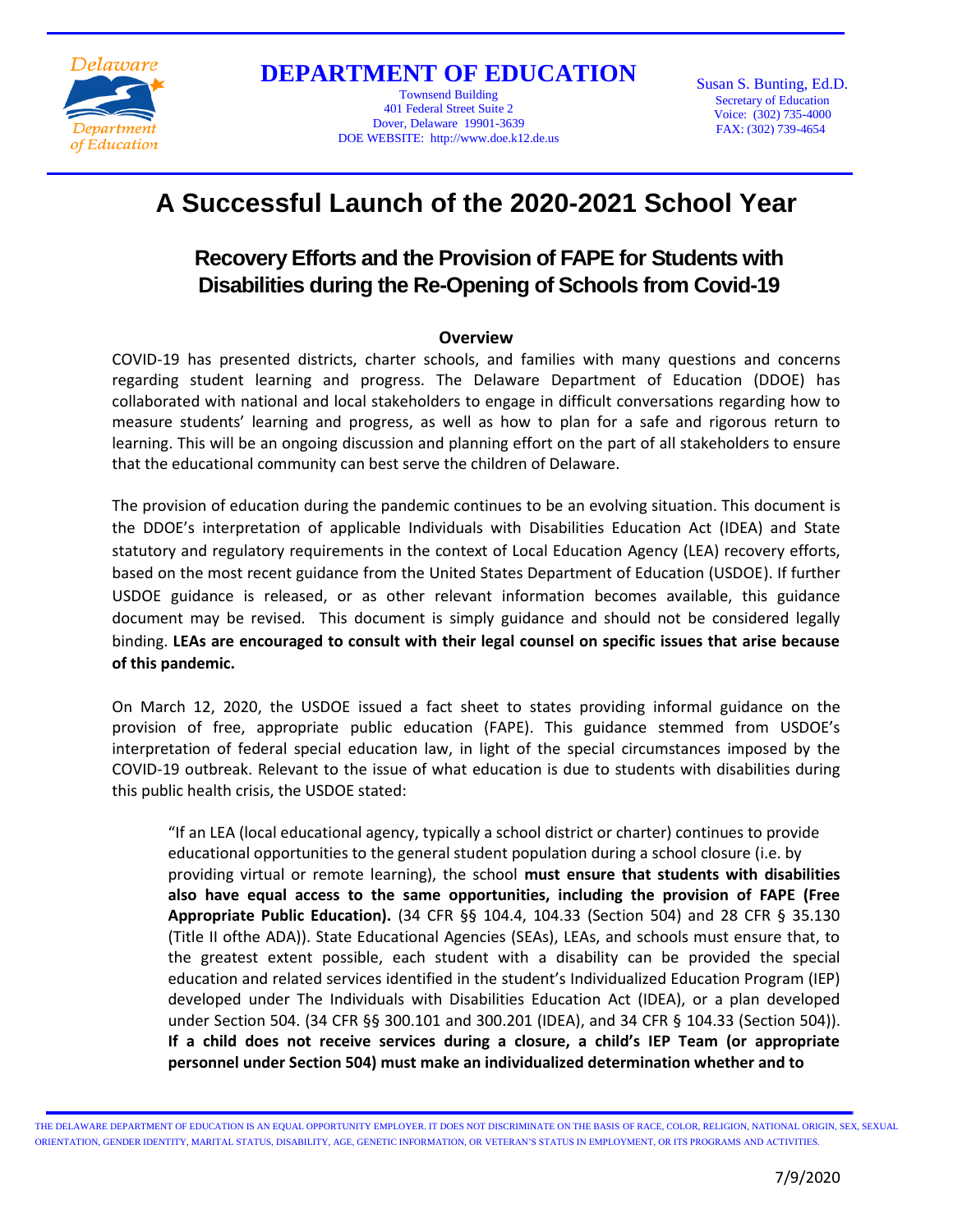**what extent compensatory services may be needed, consistent with applicable requirements, including to make up for any skills that may have been lost."**

**Please see: Questions and Answers on Providing Services to Children with Disabilities During the Coronavirus Disease Outbreak March 2020 -**

**[https://www.doe.k12.de.us/cms/lib/DE01922744/Centricity/Domain/599/200312\\_faq\\_on\\_providing\\_services\\_to\\_](https://www.doe.k12.de.us/cms/lib/DE01922744/Centricity/Domain/599/200312_faq_on_providing_services_to_children_with_disabilities.pdf) [children\\_with\\_disabilities.pdf](https://www.doe.k12.de.us/cms/lib/DE01922744/Centricity/Domain/599/200312_faq_on_providing_services_to_children_with_disabilities.pdf)**

The COVID-19 outbreak has resulted in unique challenges never faced by our nation's schools. The DDOE recognizes the challenges associated with serving students with disabilities during a time of heightened health and safety needs and continues to reaffirm that special education is driven by a child-specific approach. DDOE recognizes the significant efforts that each LEA is making to allow for continuity of learning and the provision of FAPE during this unprecedented time and that a variety of methods are being used to support students with disabilities in the delivery of specially designed instruction and related services.

#### **Unfinished Learning**

It is anticipated that all students, both general and special education, will return to school with some level of unfinished learning. Unfinished learning can be described as portions of education missed by individual students due to school closure. Ongoing disruptions mean students will struggle with content and skills they've been introduced to, but not yet had the chance to master at grade level. (Achievement Network). A student with unfinished learning has not necessarily been denied a FAPE.

However, it is vital for LEAs to act proactively to address unfinished learning in order to avoid a future denial of FAPE.

LEAs need to look at each student **individually** when making decisions about unfinished learning and determining next steps.

# **IEP Services and Supports**

During the global pandemic, IEP teams across the country are beginning the 2020-2021 school year with an unprecedented task of re-identifying the individualized needs of each student with a disability. There needs to be an acknowledgement that assessing and determining individual needs will take time. Teachers can maximize instructional time by using a variety of assessments closely connected to their instructional materials with the goal of continuously refining and adjusting instruction and providing useful, just-in-time information for moving all students forward on their grade-level. In addition, some students may have new needs when they return to school.

When school is back in session, LEAs will need to convene IEP teams to collaborate with families and students to assess individual needs, progress, and/or loss of skills and ultimately determine if each IEP should be revised to reflect appropriate changes to services and supports. The sudden and unexpected shift to remote learning at the end of the 2019-2020 school year may have impacted some of the special education and related services provided to students with disabilities and, as a result, may require a revision to the IEP to ensure the student continues to access the general education curriculum and receives FAPE.

As part of the IEP process, IEP teams are required to make annual decisions regarding Extended School Year (ESY) services. It is important to note that the purpose of an ESY is to ensure that the student with a disability, who might regress otherwise, receives FAPE. IEP Teams will need to address the individual student present levels and may need to consider specific goals and services that could be appropriate for ESY.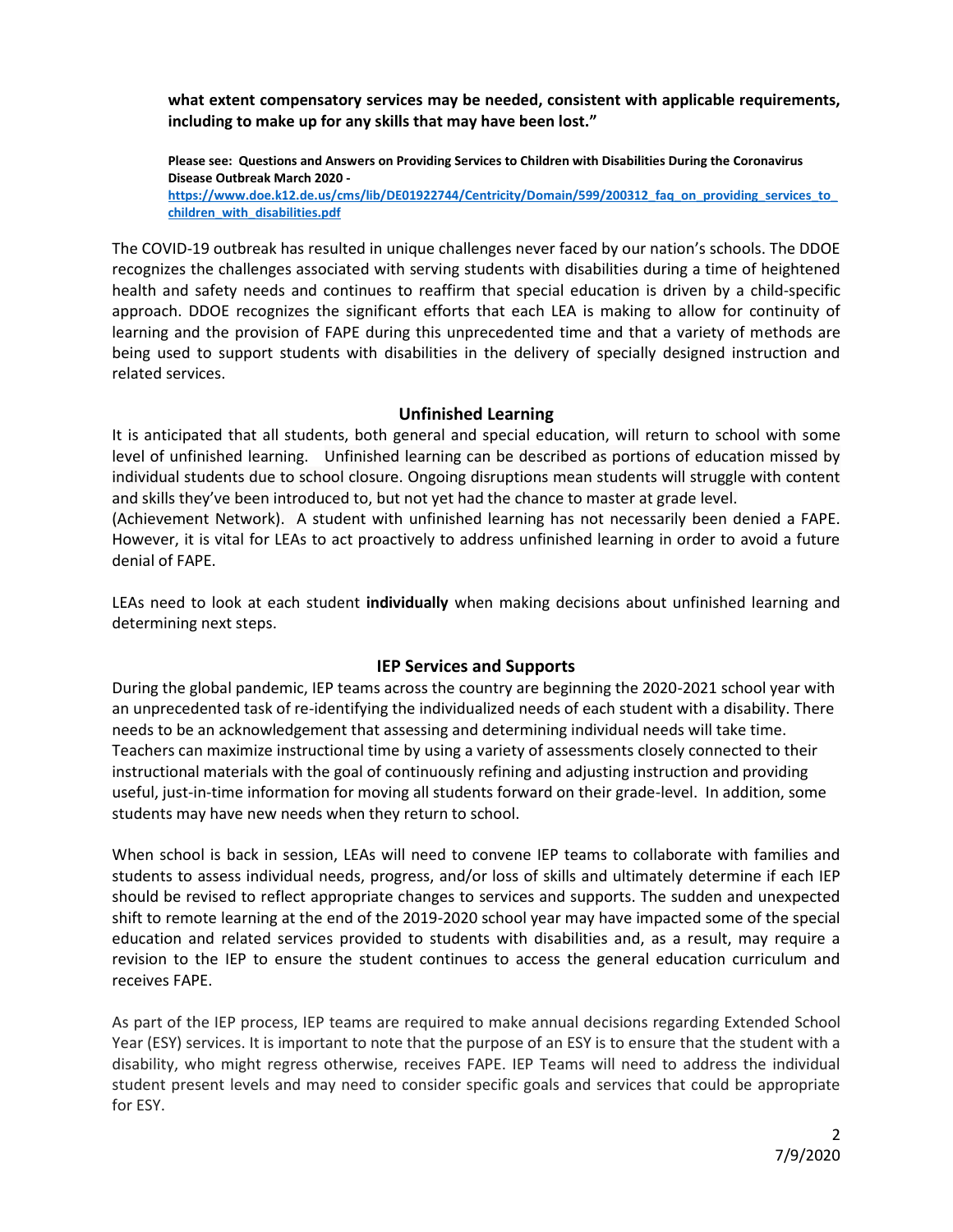# **Decision Making Considerations**

LEAs should continue to engage in the following activities to determine student-specific needs regarding unfinished learning and facilitate collaboration to address those needs:

- ongoing progress monitoring of each student,
- ongoing communication with families, teachers and service providers and
- ongoing documentation of the student progress and services delivered.

It is the IEP team's responsibility to assess each student, engage in the IEP process under IDEA requirements and create or revise the student's IEP to ensure that the student's educational program is reasonably calculated to enable that student to make progress appropriate in light of their individual circumstances.<sup>1</sup> In this pursuit, the IEP team should consider the following questions:

- Do multiple data points show a pattern of regression as a result of school closures?
- Given time, did or will the student recoup? Does the student need additional services in order to recoup? If so, what services are needed?
- Do new present levels need to be established? Do new goals need to be drafted that will appropriately impact student learning?
- Do adjustments in frequency, duration, and intensity of specially designed instruction need to occur?
- Does the IEP Team need to consider Extended School Year (ESY) services?
- Was the student provided a FAPE during school closures?

# **Extended School Year Services**

Extended School Year (ESY) services are special education and related services that are provided to students with disabilities beyond the normal school year; in accordance with the student's IEP and provided at no cost to parents.<sup>2</sup> If an LEA provided a student with FAPE and the student has still regressed, the LEA should make a determination of whether ESY is necessary. **Keep in mind that ESY services can be provided any time during the IEP year. ESY services do not have to be provided only during the summer.**

The purpose of ESY services is to prevent, or slow severe skill regression caused by an interruption of special education services during extended periods when school is not in session. ESY services may be provided only when it is determined that a child did/will regress in a critical skill area to such an extent that recoupment of the skill loss would require an unusually long period of time to recoup or make it unlikely or impossible to recoup the present level of educational performance. The critical question that each IEP team must ask is **"Will the learning that occurred during the regular school year be significantly jeopardized if ESY services are not provided?"** For such a student, restricting services to the normal school year would not provide the student with a FAPE. IEP teams must determine the need for ESY services by fully considering the educational needs of each student and the following factors to determine whether without ESY services the student would not receive a FAPE:

• Degree of Impairment

 $\overline{a}$ 

<sup>&</sup>lt;sup>1</sup> Endrew F. ex rel. Joseph F. v. Douglas Cty. Sch. Dist. RE-1, 137 S. Ct. 988, 1001, 197 L. Ed. 2d 335 (2017). <sup>2</sup> 34 C.F.R. § 300.106 and 14 Del. Admin. C. § 923.6.0.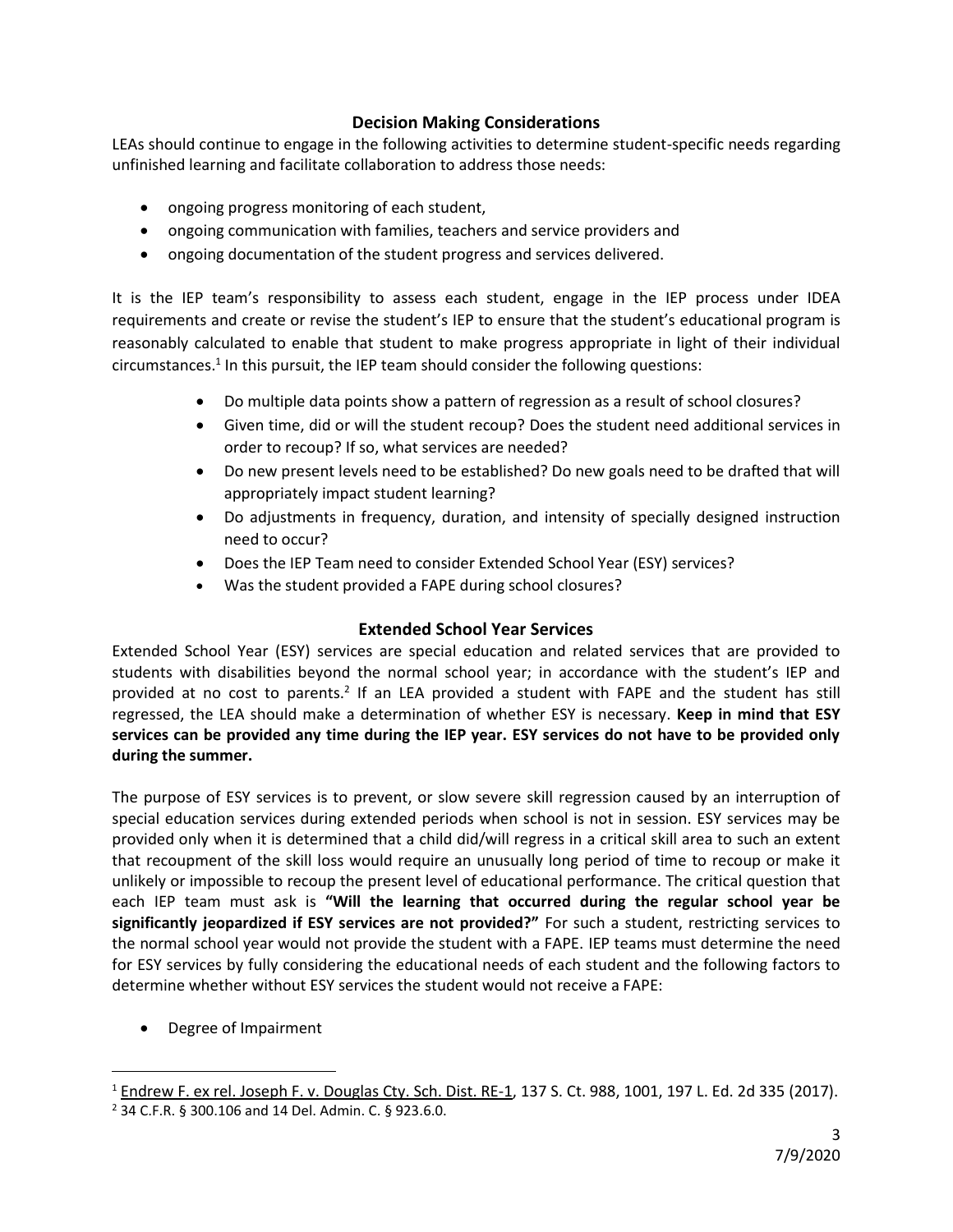- Regression and recoupment
- Breakthrough opportunities
- Vocational factor
- $\bullet$  Other rare and unusual extenuating circumstances.<sup>3</sup>

In considering the above factors, IEP teams should gather and review information from a variety of sources; and data collected regarding the student's performance after previous long weekends, vacations, and summer breaks, if available. Within the categories marked by a severe disability, it is not appropriate to assume that a significant regression/recoupment factor exists. Some children with severe disabilities may consistently demonstrate a limited array of skills, but not demonstrate a significant regression/recoupment factor in any of the skills. Therefore, these children would not be appropriate candidates for ESY services.

An LEA may not limit ESY services to particular categories of disability, or unilaterally limit the type, amount, or duration of those services. A student's involvement in ESY services one year does not automatically guarantee services in following years. Similarly, the fact that no ESY services were provided in a prior year does not mean ESY services are not needed in the current year. These requirements apply to all children with a disability between the ages of three through the age in which the child is no longer eligible for special education services. When it is determined that a child is in need of ESY services, it will be provided at no cost to the parents and must be provided under the auspices of an IEP.

#### **Recovery Services/Compensatory Education**

Recovery Services/Compensatory Education are educational services offered to students as a result of missed or disrupted services during the COVID-19 school building closures. Recovery Services/Compensatory Education will vary tremendously based on the unique circumstances of each LEA, school and student. **But, at minimum, LEAs should gather new baseline data and use tiered supports in accordance with 14 Del. Admin. Code § 925.12.0.<sup>4</sup>** By way of example, Recovery Services/Compensatory Education would be used as follows in the scenarios below:<sup>5</sup>

- A student with a disability returns to school with new needs as result of the COVID-19 pandemic. In this scenario, the IEP team would identify the student's new need; assess for present level of performance; develop a new goal for the student; and record any Recovery Services/Compensatory Education on the IEP. LEAs should ensure that the student's educational program is reasonably calculated to enable that student to make progress appropriate in light of their individual circumstances.<sup>6</sup>
- A student with a disability was provided FAPE during school closures. However, after the assessment process, it was determined that he has shown some regression of a particular skill. In this scenario, the IEP team should revise the IEP to include Recovery Services/Compensatory Education supports reasonably calculated to recoup the student's skill regression. In addition, the IEP team should consider if Extended Year Services are appropriate.

 $\overline{a}$ 

<sup>3</sup> 14 Del. Admin. C. § 923.6.5.

<sup>4</sup> The DDOE proposed new regulation 14 DE Admin. Code § 508 to take the place of 14 DE Admin. Code § 925.12.0, but the regulation has not yet been approved.

<sup>&</sup>lt;sup>5</sup> These are not the only scenarios that will present themselves to LEAs and schools.

<sup>6</sup> Endrew F. ex rel. Joseph F. v. Douglas Cty. Sch. Dist. RE-1, 137 S. Ct. 988, 1001, 197 L. Ed. 2d 335 (2017).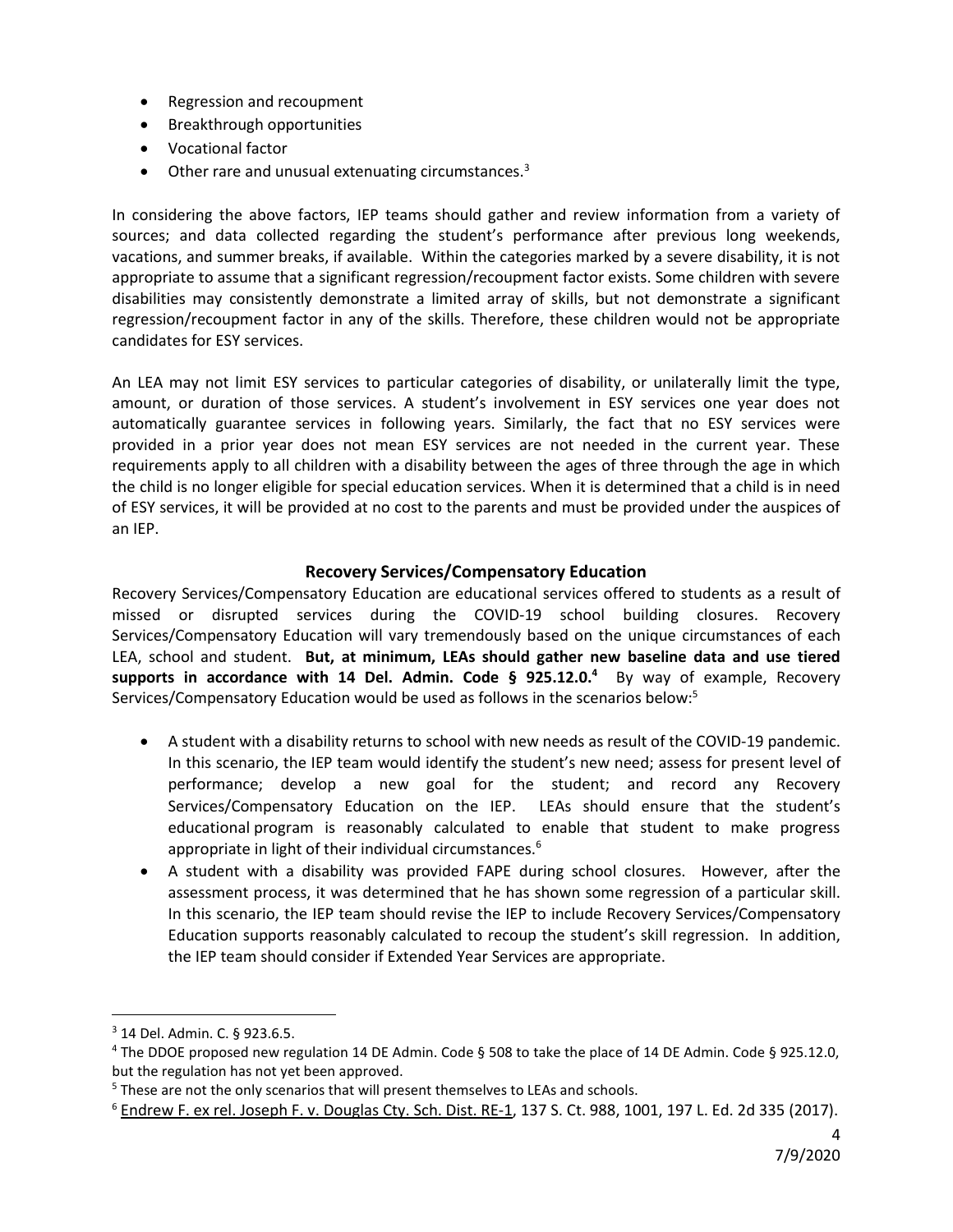A student with a disability was not provided FAPE. This scenario is most likely to occur when a student's IEP prior to the COVID-19 school closures required hands-on person services such as physical therapy. LEAs should focus on authentic engagement of families and students in order to achieve mutually agreeable decisions on Recovery Services/Compensatory Education that determine and correct educational deficits that resulted from the student's loss of FAPE during COVID-19.

Please note: Recovery Services/Compensatory Education is **NOT** the same as traditional compensatory education. Traditional compensatory educational services are not expressly defined in the IDEA; however, courts have long awarded traditional compensatory educational services as an appropriate equitable remedy for the denial of FAPE. The fact that a student has missed or disrupted services due to COVID-19 school building closures does not necessarily mean that the student has been denied FAPE.

#### **Conclusion**

DDOE encourages all LEAs to act proactively, collaboratively and creatively to identify and address unfinished learning and, if necessary, denials of or inability to provide FAPE for all students with disabilities. The DDOE welcomes the opportunity to assist you in this unprecedented time.

#### **Questions and Answers**

The DDOE offers the following questions and answers to assist LEAs in fulfilling their obligation to provide a FAPE to students with disabilities. However, due to the nature of a pandemic and the unprecedented circumstances of this interruption to the typical operations of brick and mortar schools, this guidance cannot provide an answer to every circumstance that may arise once students return to the traditional school environment. This guidance is not legally binding and does not substitute for legal advice and LEAs are always encouraged to consult with their legal counsel when deciding how to meet the needs of each child

# **Q1. Must an IEP Team meeting be held once school resumes if a student's needs have changed or new needs are identified, as the result of the school closure?**

Yes. Prior to scheduling an IEP meeting, the IEP team must assess the student and gather data to determine academic, social/emotional, and/or behavioral needs. If a student's needs have changed to the degree that the student's ongoing services or supports are no longer sufficient to provide FAPE, the student's IEP team should meet to determine if the current IEP requires revision to reflect the student's current needs. For example, a student, who did not have behaviors that impeded learning when learning was happening within a school building, has now developed behaviors that impede his/her progress or a child has become markedly more anxious or depressed or has lost core academic skills previously learned. As a reminder, this is a student-centered process, driven by data with the goal of continued learning for the student. All services should begin as soon as possible to prevent the student from falling behind and ensure continued progress on the student's IEP goals.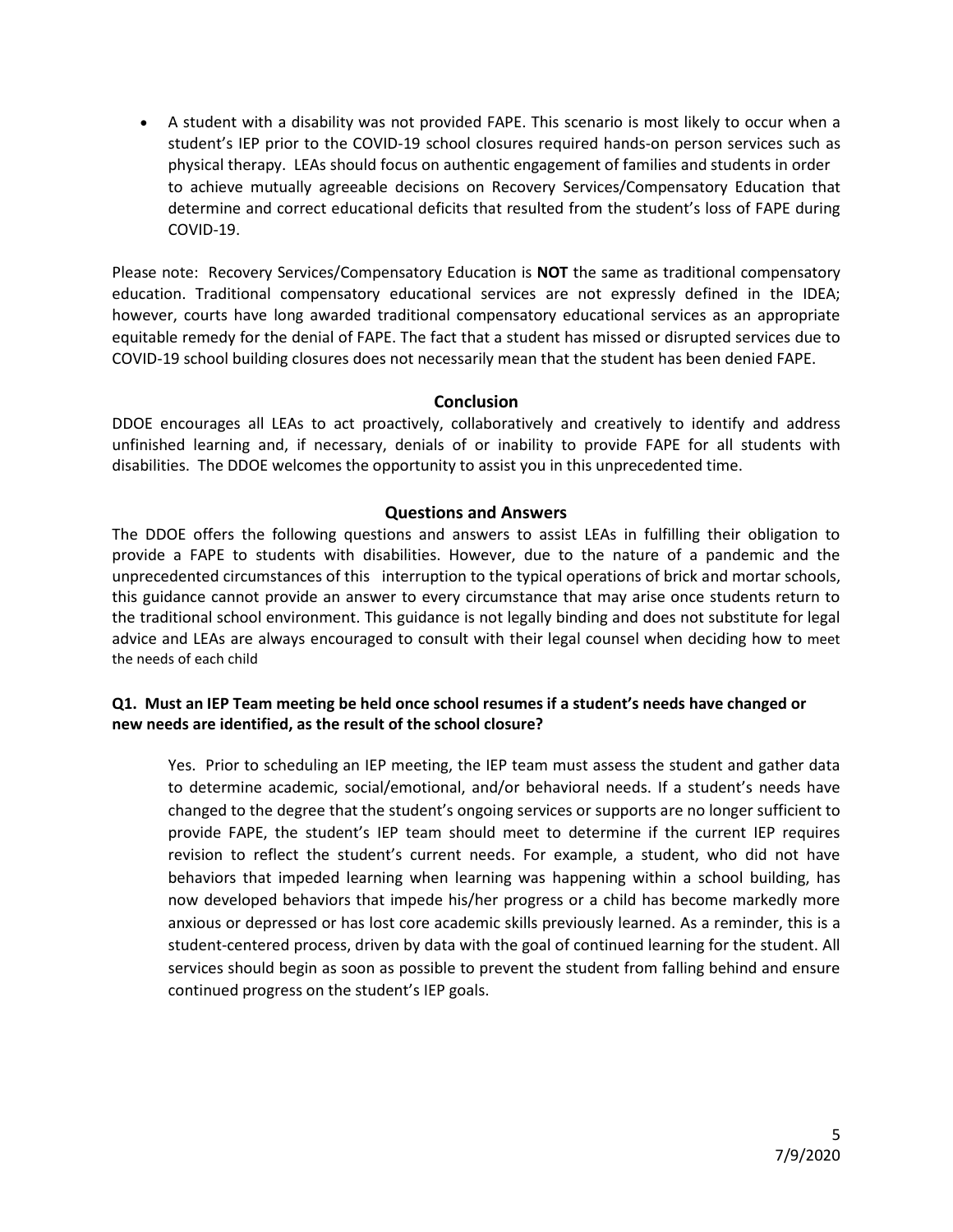#### **Q2. If a LEA provided some services during the school closure, or only enrichment opportunities, must it assess the needs of individual students for Recovery Services/Compensatory Education?**

Yes. During the period of school closure related to COVID-19, remote learning has been provided to all students according to LEA Remote Learning Plans. Per state and federal guidance, LEAs are required to provide equitable access to general education opportunities and continue to provide FAPE to students with disabilities to the maximum extent possible. It is acknowledged, that despite best intentions, efforts, and creative solutions, students will have unfinished learning, regression and a possibly a loss of FAPE. LEAs will need to make **individual**  determinations, as to whether Recovery Services/ Compensatory Education are necessary to address those issues.

#### **Q3. Does an LEA have to provide the same amount (minute for minute) of service time missed from the IEP as Recovery Services/Compensatory Education?**

No. Given the unique circumstances surrounding the COVID-19 pandemic, LEAs should determine Recovery Services/Compensatory Education by looking at the totality of the circumstances for individual students. The type and quantity of Recovery Services/Compensatory Education should address unfinished learning as a result of school closure. The purpose of Recovery Services/Compensatory Education should be to allow students to continue to make progress in the general education curriculum, or to progress at an appropriate pace in light of the child's circumstances, once students may safely return to the school campus.

In considering the totality of the circumstances, LEAs schools should review a variety of factors, including but not limited to, services provided during the period of school closure, ability of the student to access any services provided during the period of school closure, regression in skills, progress made on IEP goals, and importantly, parental input.

However, an LEA may decide that providing minute for minute Recovery Services/Compensatory Education is most appropriate for an individual student given the student's needs.

#### **Q4. Must all students with disabilities be provided with Recovery Services/Compensatory Education?**

No. LEAs must ensure that **individualized** determinations are made related to the extent to which a student may require Recovery Services/Compensatory Education.

In the present circumstances of COVID-19, the purpose of Recovery Services/Compensatory Education is to provide additional educational support to students to address any unfinished learning as a result of school closures and ensure a successful start to the 2020-2021 school year. If a student does not have unfinished learning, or does, but will recoup the learning without additional services, the student does not need to be provided with Recovery Services/Compensatory Education.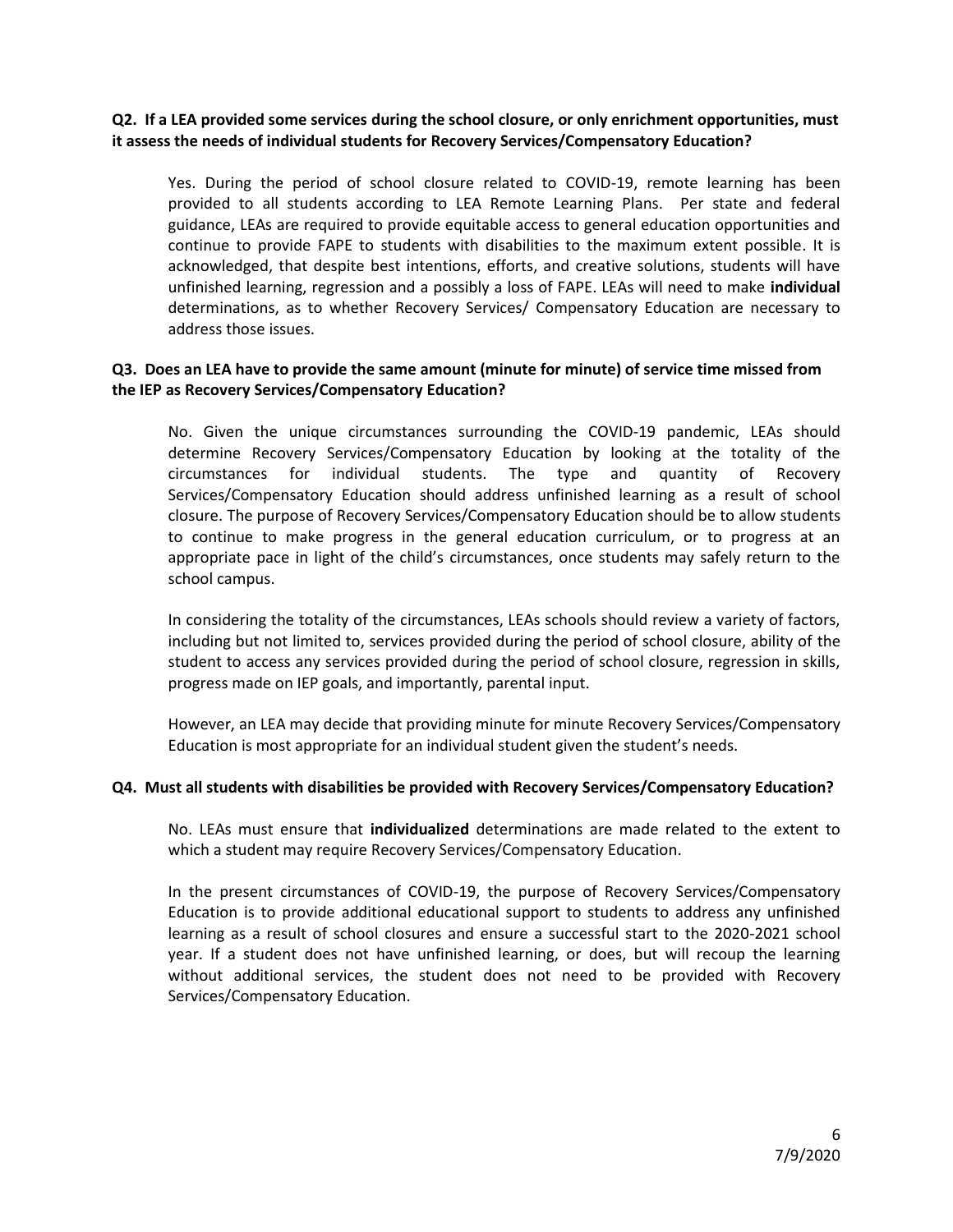# **Q5. How should a LEA determine whether a student with a disability should receive Recovery Services/Compensatory Education?**

The decision about whether the student is owed Recovery Services/Compensatory Education is driven by information and data collected from a variety of sources. This information will guide the IEP decision-making process. Important information for the IEP Team to collect and consider includes:

- Data on the student's progress prior to and during the school closure to assess academic and/or behavioral progress in the general education curriculum and on the student's IEP goal(s). **Data may take the form of grades, progress reports, classwork, informal/formal assessment tools, teacher/service provider observation(s), parent feedback, comparison to the progress of all students, and interdisciplinary consults.**
- Data on the student's ability to recoup skills and make progress on IEP goals upon the return to school. This data should include multiple data points in order to make appropriate decisions.
- Documentation of accommodations and/or services provided (e.g., amount of instruction and services including dates, times, and duration), as well as accommodations and/or services the LEA was unable to provide during the extended school closure and re-opening of school.
- Length of school closure (e.g., time without any instruction, time with virtual and/or remote learning, etc.), including information related to the general education curriculum provided to all students and the student's ability to access virtual and/or remote learning opportunities.

The LEA must consider what Recovery Services/Compensatory Education can be provided to the student to help address new concerns and/or recoup the lack of progress due to school closure.

# **Q6. What obligation does the LEA have to a student with a disability who was enrolled at the time of the school closure but graduated or "aged out" before students return to campus for the 2020/2021 school year?**

Once a student with a disability graduates from high school or "ages out," LEAs are no longer obligated to provide that student with FAPE. However, it would be the responsibility of the LEA in which the student was enrolled prior to graduating or "aging out" to make a determination as to whether or not Recovery Services/Compensatory Education needs to be provided to the student to address unfinished learning during school closures and to deliver those services as appropriate. LEAs have flexibility and can be creative in fashioning Recovery Services/Compensatory Education. The unique needs of the student should be taken into consideration when making these decisions. However, please consult with your legal counsel for advice related to specific factual circumstances.